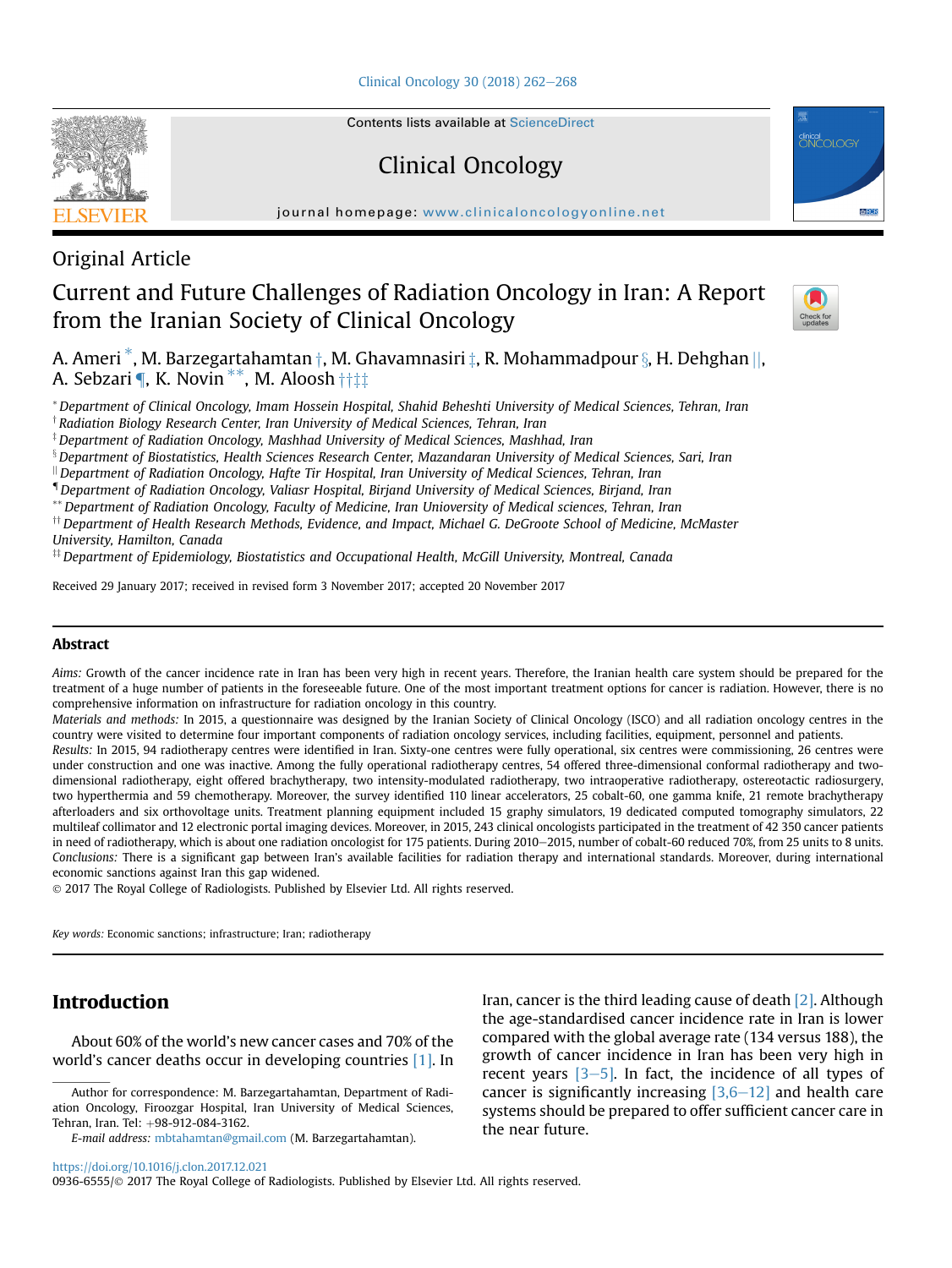Radiotherapy is one of the most important treatment options for cancer. In fact,  $50-70\%$  of cancer patients require radiotherapy at some point during their treatment. This treatment is highly cost-effective compared with other treatment options, such as surgery and chemotherapy [\[13\]](#page-6-0). Among cancer specialists, clinical oncologists have carried out non-surgical treatment of cancer in Iran. Demand for radiotherapy treatment is steadily increasing because of its benefits and the growing number of patients who need such treatment. However, no comprehensive information about the infrastructure of radiation oncology, including equipment, personnel, patient load and geographic distribution exists in Iran. Therefore, the Iranian Society of Clinical Oncology (ISCO) proposed to conduct this national study.

## Materials and Methods

In 2015, ISCO designed a national survey questionnaire examining nearly 400 variables. This questionnaire assesses 11 elements in radiation oncology facilities. The first element considers the general characteristics of a radiotherapy centre, including its status (active or not), staffing and patients. The studied centres were divided into four groups: (i) fully operational; (ii) commissioning, i.e. centres in which the accelerator is installed but does not admit patients; (iii) under construction, i.e. centres that are under construction, thus the accelerator is not installed; and (iv) non-operational, i.e. centres that were previously operational and equipped with cobalt-60.

The second element includes the linear accelerator (linac) of the centre. The third element includes the cobalt-60 system, as an older radiation treatment device that applies a cobalt-60 radioactive source. The remaining eight elements include as follows: (4) orthovoltage system, which is the oldest radiation treatment device; (5) simulators; (6) brachytherapy; (7) treatment planning systems (TPS); (8) other equipment and facilities in the wards; (9) treatment information; (10) chemotherapy and (11) other facilities and upgrade programmes.

In 2015, one clinical oncologist visited all radiation treatment centres in the country to collect data. For centres that were under construction, the data were gathered via email and telephone calls. In the case of a low response or no response, multiple telephone calls and e-mails were used. If the response was not satisfactory, contact with regulatory authorities ensured a 100% response rate from all centres.

#### Results

#### Radiotherapy Facilities

This survey identified 94 radiotherapy centres in Iran in 2015. Sixty-one centres were fully operational, six centres were commissioning, 26 centres were under construction and one was inactive. These 94 centres had four types of management organisation. Eleven centres were charity based; 14 centres were teaching centres with public

services managed by academic organisations; the rest were 28 public-service centres and 41 private centres. The fully operational centres included eight charity-based centres, 13 teaching centres, 18 public service centres and 22 private centres. It should be noted that among 61 fully operational centres, 54 centres provided external beam radiotherapy with or without brachytherapy and seven centres provided only brachytherapy. Furthermore, 43 (80%) fully operational external beam radiation treatment centres had chemotherapy facilities. Overall, 59 of 94 radiation oncology centres (including fully operational, commissioning, under construction) provided chemotherapy treatment as well. Therefore, some of these 59 centres did not have an active linac.

In terms of functionality, among fully operational radiotherapy centres, 54 centres offered three-dimensional conformal radiotherapy (3DCRT) and two-dimensional radiotherapy, eight offered brachytherapy, two offered intensity-modulated radiation therapy (IMRT), two offered intraoperative radiation therapy, one offered stereotactic radiosurgery, two offered hyperthermia and 51 offered chemotherapy.

Considering the geographical distribution of facilities, significant differences emerged between provinces. For example, Tehran had 26 fully operational centres, whereas nine provinces, including Ilam, Lorestan, Ghazvin, Semnan, Khorasan-e-Shomali, Kohkiloyeh-va-Boyerahmad,Bushehr, Khorasan-e- Jonobi, Sistan-va-Balochestan, had no fully operational centre ([Figure 1\)](#page-2-0).

[Figure 2](#page-2-0) shows the radiation oncology centres that had physiotherapy, palliative medicine, nutrition counselling and other sections that help rehabilitation, management of complications and better care.

#### Equipment

During 2010–2015, the number of fully operational linacs increased from 32 to 77 units, representing a 130% increase, whereas installed cobalt-60 units decreased from 25 units to 8 units, which is a 70% decrease (see [Table 1](#page-3-0)) [\[14\]](#page-6-0). At the end of 2015, there were 110 linacs, 25 cobalt-60, one gamma knife, 21 brachytherapy afterloaders and six orthovoltage units. Among these, fully operational units included 77 linacs, eight cobalt-60, one gamma knife, eight brachytherapy afterloaders and two orthovoltage units. Moreover, during the survey period, there were 19 brachytherapy centres with 21 brachytherapy afterloaders. From these 21 systems, nine were low dose rate and 12 were high dose rate. The source in sevenwas iridium-192, in sevenwas cobalt-60, in five was cesium-137 and in two was iridium-192 and cobalt-60. In terms of treatment plan equipment, there were 15 plain simulators, 19 dedicated computed tomography simulators, 22 multileaf collimators, 12 electronic portal imaging devices and 52 treatment planning software.

#### Staffing

The number of clinical oncologists in Iran increased from 147 to 243 between 2010  $[14]$  and 2015, which is an increase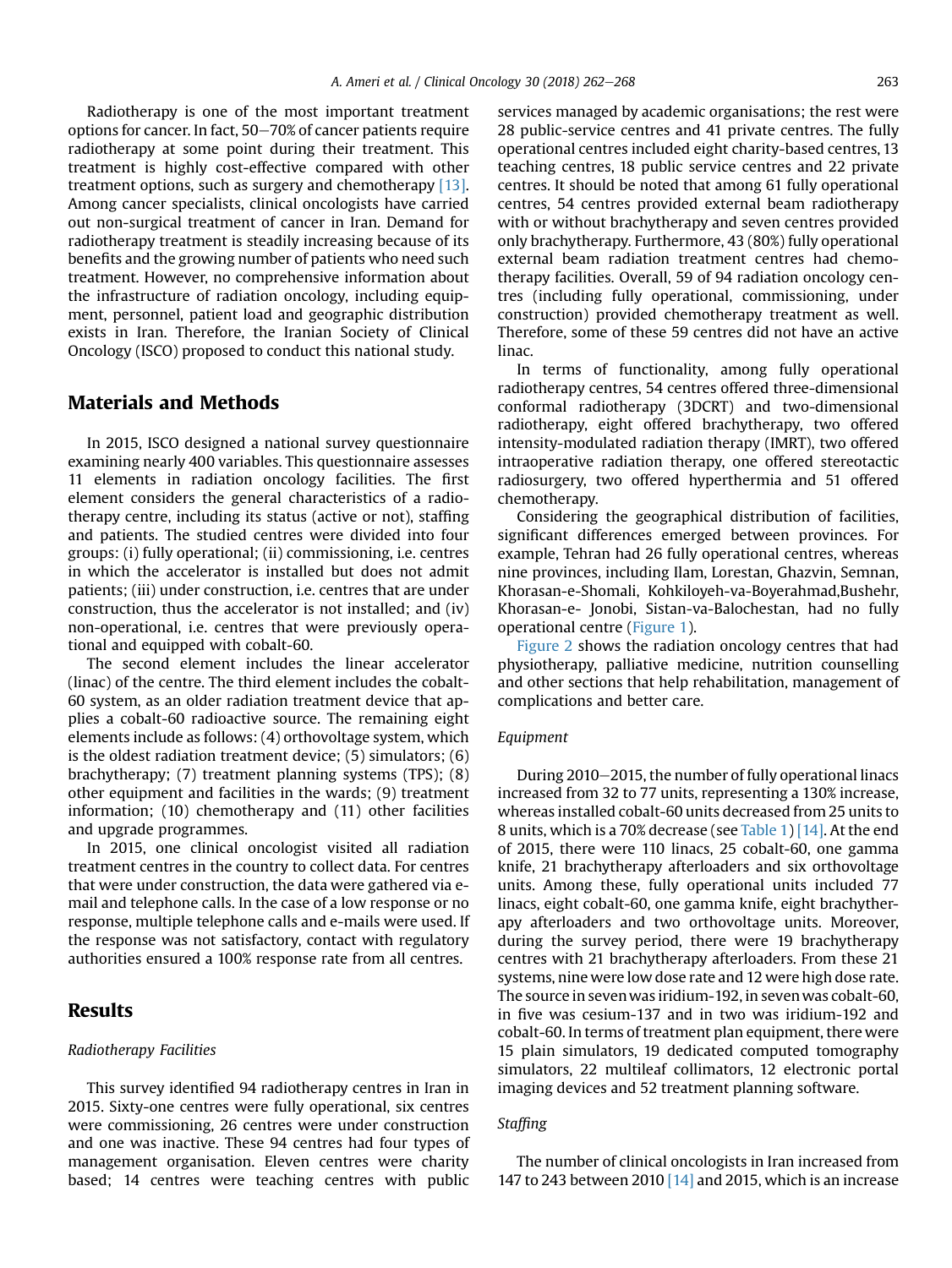<span id="page-2-0"></span>

**Popula-on/province:** 3,892,407 /**Az**arbayjane **s**harghi 3,217,514 /**Az**arbayjane **g**harbi 1,302,701 /**Ar**dabil 5,093,089 /**Is**fahan 2,519,078 /**Al**borz 580,722 /**IL**am 1,075,120 /<mark>Bu</mark>shehr 12,720,950 /<mark>Te</mark>hran 933,864 /Charmahal o Bakhtiari 690,588 /Khorasane jonobi 6,262,380 /Khorasane <u>R</u>azavi 902,473 /Khorasane **s**homali 4,732,099 /**Khu**zestan 1,059,425 /**Za**njan 659,198 /**Se**mnan 2,644,639 /**Si**stan o baloochestan 4,802,728 /**Fa**rs 1,255,615 /**Gh**azvin 1,200,682 /**Gho**m 1,561,671 /**Ko**rdestan 3,068,409 /**Ke**rman 2,032,527 /**K**ermanshah 690,588 /**Koh**kiloye boyerahmad 1,852,032 /**Go**lestan 2,589,706 /**Gi**lan 1,828,489 /**Lo**restan 3,209,666/**Maz**andaran 1,475,348 /**Ma**rkazi 1,647,995 /**Ho**rmozgan 1,836,337 /**Ha**madan 1,122,206 /**Ya**zd

Fig 1. Number of MV machines per 1 000 000 population in 31 provinces of Iran, at the end of 2015.



**COMPLEMENTARY WARDS**

Fig 2. Radiotherapy centres in terms of having complementary wards.

of 63%. Moreover, the number of postgraduate trainees in clinical oncology increased from 45 to 65, which is an increase of 44%. [Table 2](#page-3-0) describes the number and type of personnel working in radiotherapy centres in 2010 and 2015.

### Patients

Overall, 42 350 cancer patients (including primary cases and retreatment) received radiotherapy in 2015. [Figure 3](#page-3-0) illustrates the curative/palliative treatments as percentages of the total.

## **Discussion**

Cancer is the third main cause of death in Iran [\[15\]](#page-6-0). The number of new cancer cases in Iran in 2015 was at least 100 000 [\[16\]](#page-6-0), based on ministerial statistics and GLOBOCAN data. The rate of radiotherapy utilisation in cancer patients is 50% (50%  $*$  100 000 = 50 000) and 10% of these patients need re-radiotherapy ( $10\%$  \* 50 000 = 5000) [\[17\].](#page-6-0) Therefore, the total number of patients needing radiotherapy was expected to be about 55 000 in 2015.

However, in 2015, 42 350 patients were treated with radiotherapy. This is 77% of the expected radiotherapy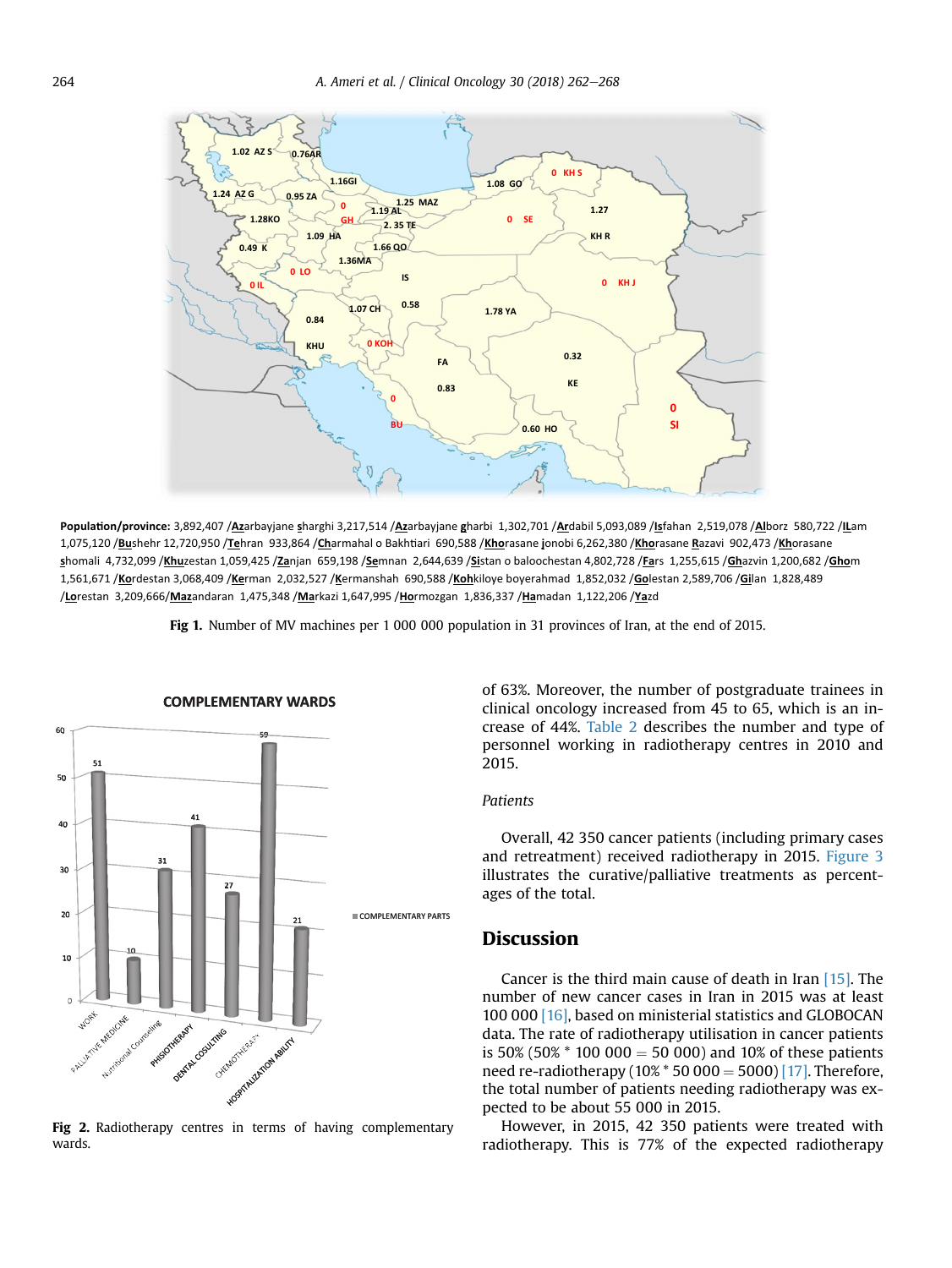| Treatment modalities | Year        |             |                                         |  |  |
|----------------------|-------------|-------------|-----------------------------------------|--|--|
|                      | 2010        | 2015        |                                         |  |  |
|                      | Operational | Operational | Commissioning, being set up or inactive |  |  |
| Linea accelerator    | 32          | 77          | 33                                      |  |  |
| Cobalt 60            | 25          |             | 10                                      |  |  |
| Orthovoltage         |             |             |                                         |  |  |
| Brachytherapy        | 10          |             |                                         |  |  |
| Gamma knife          |             |             |                                         |  |  |
| Hyperthermia         |             |             |                                         |  |  |

<span id="page-3-0"></span>Table 1 Treatment equipment of radiotherapy centres in 2010 [\[19\]](#page-6-0) and 2015

cases. This difference could be the result of several factors. First, the current low cancer incidence rates in Iran may indicate that fewer patients are being treated than expected. In turn, low cancer incidence might be seen because of a lack of proper diagnosis. In fact, no comprehensive national cancer screening programme has been established for prostate, colorectal, cervical or breast cancer. Moreover, incomplete cancer registration would decrease the incidence rate. However, it seems that various factors, such as increasing life expectancy and unhealthy lifestyle, have led to the current highest growth in cancer incidence rate in the world [\[15\]](#page-6-0).

It has been reported that about  $40-50\%$  of treatments performed in radiotherapy units have palliative purposes [\[18\]](#page-6-0). However, in Iran about 28% of radiotherapy treatments are palliative. This is about 12 000 of the 42 350 patients who received radiotherapy. In fact, it is possible that limited resources in the country with economic and management issues were dedicated to patients with better prognosis. Therefore, palliative purposes have not been a priority and this led to lower than expected palliative radiotherapy rates. Another possibility to explain the lower palliative rate is impaired insurance policies for radiotherapy in palliative cases. This leads to huge out of pocket expenses for palliative radiotherapy and could most probably result in issues of access to care. Finally, the waiting time to receive treatment in governmental centres is about  $1-2$  months. Thus, many patients who require palliative radiotherapy may die before receiving treatment.

The current study showed that the number of fully operational radiotherapy centres in Iran increased from 34 in 2010 to 61 in 2015, which included 54 centres that

| Table 2                                                            |  |  |
|--------------------------------------------------------------------|--|--|
| The number of staffs in radiotherapy centres in 2010 [19] and 2015 |  |  |

| Staff                          | Year |      |  |  |
|--------------------------------|------|------|--|--|
|                                | 2010 | 2015 |  |  |
| Radiation oncologist           | 147  | 243  |  |  |
| Medical resident               | 45   | 65   |  |  |
| General practitioner           |      | 10   |  |  |
| <b>Nurse</b>                   |      | 143  |  |  |
| Medical physicist              |      | 188  |  |  |
| Radiation therapy technologist |      | 384  |  |  |

provided external radiotherapy and seven centres that provided only brachytherapy [\[14\].](#page-6-0) Therefore, the number of radiation oncology facilities increased by 80% between 2010 and 2015. In addition, at least 33 other radiotherapy centres are commissioning or under the construction, expecting to be fully operational in the next few years. Twenty-two private centres have only one machine, which is an expensive model of delivery of care associated with poor site specialisation.

For an Iranian population of about 80 million in 2015, there are 54 operational external beam radiotherapy centres. However, due to unequal geographical distribution, there is a large difference between the 31 provinces of Iran in equipment availability and ease of access to treatment ([Figure 1\)](#page-2-0). Currently, nine provinces with a population of 10 million do not have an active radiotherapy centre. On the other hand, some provinces, such as Tehran and Khorasane-Razavi, have the most facilities. The availability of facilities might be due to a high population in these two provinces, the structure of the population, the wealth of the provinces and political reasons. Considering that 33 external beam radiotherapy centres have been commissioned, 87 external beam radiotherapy centres would be active in Iran in the near future. [Table 3](#page-4-0) shows the expected number of linacs and staffing based on the World Health Organization (WHO), International Atomic Energy Agency (IAEA), European Society for Radiotherapy and Oncology (ESTRO) and American Society for Radiation Oncology (ASTRO) criteria  $[18-23]$  $[18-23]$ .



Fig 3. Pie chart for curative/palliative radiation treatments to express percentage of the total in 2015 in Iran.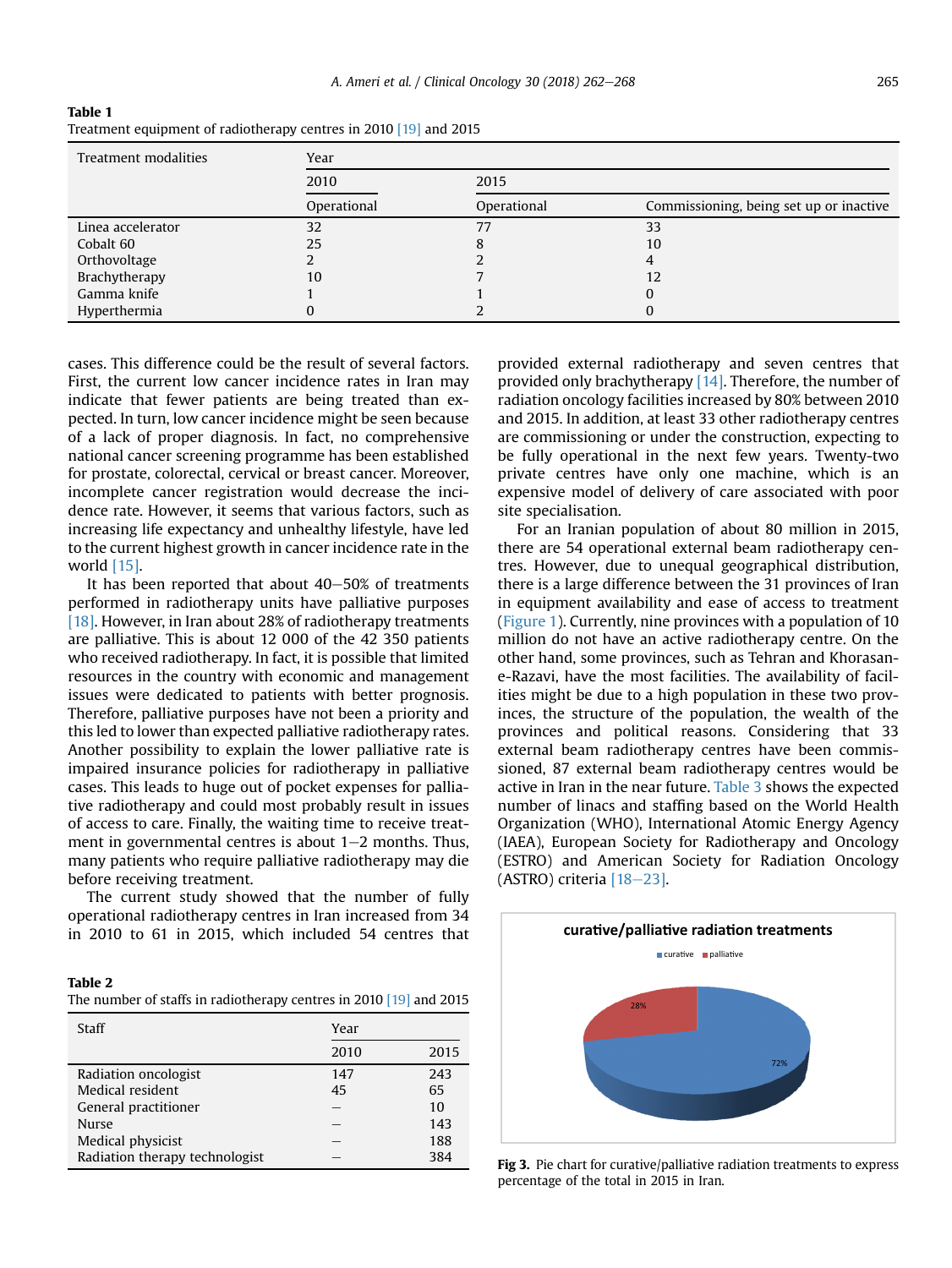| lation   |  |  |  |
|----------|--|--|--|
|          |  |  |  |
|          |  |  |  |
|          |  |  |  |
| nts/year |  |  |  |
| 025      |  |  |  |
|          |  |  |  |
| 0.50     |  |  |  |
|          |  |  |  |
|          |  |  |  |
| s/year   |  |  |  |
|          |  |  |  |
|          |  |  |  |
| (e 353)  |  |  |  |
|          |  |  |  |
| e 459)   |  |  |  |
|          |  |  |  |

A. Ameri et al. / Clinical Oncology 30 (2018) 262

A. Ameri et al. / Clinical Oncology 30 (2018) 262-268

#### <span id="page-4-0"></span>Table 3Various criteria, the population of Iran, number of radiotherapy patients, expected number of linear accelerators (linacs) and staffing

| Criteria                                                                              | Population-<br>based           | Patient-based                                                                           | Linac                                                                                                       | Radiation oncologist                                                                                      | Medical physicist                                     | <b>RTTs</b>                                                                                                       |
|---------------------------------------------------------------------------------------|--------------------------------|-----------------------------------------------------------------------------------------|-------------------------------------------------------------------------------------------------------------|-----------------------------------------------------------------------------------------------------------|-------------------------------------------------------|-------------------------------------------------------------------------------------------------------------------|
| WHO [25,29] [30]<br><b>ESTRO-QUARTS</b><br><sub>or</sub><br><b>ESTRO-HERO</b> [13,19] |                                | مما                                                                                     | $4/1$ million population<br>$1/450$ patients/year,<br>increasing complexity:<br>$1/400 - 450$ patients/year | 4/1 million population<br>$1/250$ patients/year,<br>increasing complexity:<br>$1/200 - 250$ patients/year | 4/1 million population<br>$1/450 - 500$ patients/year | 8/1 million population<br>———                                                                                     |
| IAEA [13,19]                                                                          |                                | $\overline{v}$                                                                          | $1/200 - 500$ patients/year<br>depending on complexity                                                      | $1/250 - 300$ patients/year                                                                               | $1/300 - 400$ / patients / year                       | $1/100-150$ patients/year                                                                                         |
| <b>ASTRO</b> [26]                                                                     |                                | مما                                                                                     | $1/30$ patients/day                                                                                         | $1/200-250$ patients/year<br>$1/25-30$ patients/day                                                       | $1/400$ patients/year                                 | $2/1$ MV unit up to 25<br>patients/day;<br>$4/1$ MV unit up to 50<br>patients/day<br>or<br>1 RTT/90 patients/year |
| Iran (current situation)                                                              | $\sim$ 80 000 000 <sup>†</sup> |                                                                                         | 77                                                                                                          | 243                                                                                                       | 188                                                   | 384                                                                                                               |
| Iran (expected)<br>Based on WHO criteria                                              | $\sim$ 80 000 000              | $--$                                                                                    | 320                                                                                                         | 320                                                                                                       | 320                                                   | 640                                                                                                               |
| IRAN (expected)<br>Based on IAEA criteria                                             |                                | 42 350 (patients)<br>treated with<br>radiotherapy in 2015)                              | 85–212 (average 148)                                                                                        | $141 - 169$ (average 155)                                                                                 | 106-141 (average 124)                                 | 282–424 (average 353)                                                                                             |
|                                                                                       |                                | 55 000 <sup>*</sup> (patients who<br>should be treated<br>with radiotherapy in<br>2015) | 110–275 (average 193)                                                                                       | 183–220 (average 202)                                                                                     | 138–183 (average 161)                                 | 367–550 (average 459)                                                                                             |

WHO, World Health Organization; ESTRO, European Society for Radiotherapy and Oncology; IAEA, International Atomic Energy Agency; ASTRO, American Society for Radiation Oncology; RTT, radiation treatment technician.

\* 55 000 radiotherapy patients, calculated from the total new cancer patient population of almost 100 000 annually in Iran.

 $\dagger$  Population of Iran, 2015.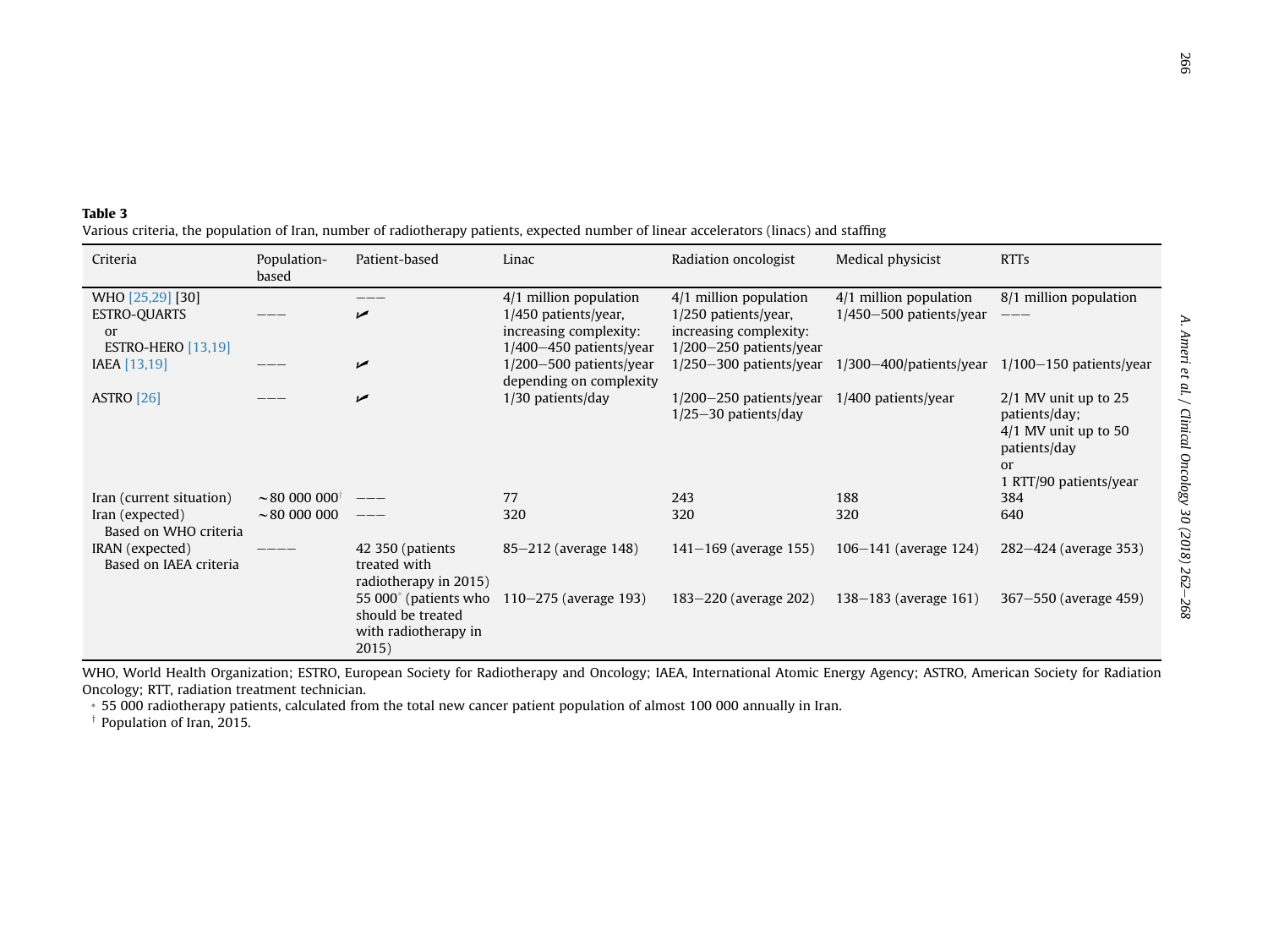This study showed a rapid transition from cobalt-60 teletherapy units to high-energy linacs during the last 5 years. In fact, in 2012, international economic sanctions against Iran related to its nuclear programme endangered the supply of cobalt-60. Therefore, cobalt-60 teletherapy machines were replaced by linacs [\[14\].](#page-6-0) In 2010, 25 cobalt-60 machines were operational, whereas in 2015, only eight were active. In addition, these cobalt-60 machines are used solely for limited palliative treatments due to its low output and cobalt source. In fact, the Iran Ministry of Health, as the main provider of health care in Iran, purchased 30 linacs and installed the equipment at public centres during the  $2010-2015$  period. These linac machines have a low energy (6 MV); thus, they cannot be used in various types of treatment. In general, a radiotherapy centre should offer various treatment options to different patients. For instance, each centre would have low energy units and high energy units. Moreover, each centre should have at least two types of radiation, photon and electron. These different modalities are required to treat different cancers [\[23\]](#page-6-0). Therefore, the economic sanctions endangered access to care for patients required radiotherapy by restricting effective treatment options.

In this period, many new machines were purchased and some existing accelerators were upgraded with multileaf collimators and electronic portal imaging devices. Moreover, many clinics have installed computed tomography simulators and used treatment planning software. Consequently, various functions of linacs, such as dual energy, electron beam radiation, 3DCRT and IMRT have been optimised. Although the difference between existing facilities and international standards is still considerable, the ratio of the number of linac machines per 1 million population has improved remarkably, from 0.43 in 2010 to 0.99 in 2015, because of enormous investment in new accelerators [\[14\]](#page-6-0). Nonetheless, as shown in [Figure 1,](#page-2-0) due to unequal distribution, this ratio is zero in nine provinces.

The WHO and IAEA recommend a standard of one MV linac per 250 000 inhabitants  $[19-21,25-28]$  $[19-21,25-28]$  $[19-21,25-28]$  $[19-21,25-28]$ . The current ratio is one linac per 1 018 964 inhabitants in Iran. However, this is a major improvement from 2010, when there was one linac per 2 326 001 inhabitants. The number of linac units does not meet the WHO criteria. In fact, 320 linac units are required for the Iranian population. This means that 243 linac units are still required to meet the current need. ESTRO-QUARTS and ESTRO-HERO guidelines recommend one linac per  $400-450$  patients [\[13\]](#page-6-0). Therefore, considering that at least 55 000 new patients need radiotherapy annually,  $122-138$  (average 130) linac machines are required. Therefore, Iran would need at least 53 more linac machines to meet the ESTRO criteria [\(Table 3](#page-4-0)). In addition, based on the IAEA standard, one linac per 200-500 patients is recommended, depending on the complexity of the treatment plan. This means that  $110-275$  (average 193) linac units are needed to serve the contemporary patient population. Thus, on average, 116 more linac units are required. Additionally, the introduction of new technologies will probably require more staff and more equipment in the field of radiotherapy.

The survey identified 19 brachytherapy centres with 21 remote afterloading systems, which are used for internal radiotherapy. However, a lack of sources of iridium-192 and cobalt-60 because of international sanctions led to the inactivity of 14 centres. In fact, the number of brachytherapy centres increased initially in the  $2010-2015$  period but then decreased from 19 in 2010 to seven in 2015 [\[14\]](#page-6-0).

In terms of defining the treatment plan and using modern radiotherapy equipment, all radiotherapy centres in Iran can use 3DCRT; however, the use of IMRT is limited to two centres, intraoperative radiation therapy is used in only two centres and stereotactic radiosurgery is available in only one centre. Although Iran has made vast improvements in a short period in terms of equipment, these numbers are very low compared with the developed countries, like the USA and Canada [\[29,30\]](#page-6-0). This means that modern methods of radiotherapy are not accessible in Iran.

As mentioned above, in 2015, 243 radiation oncologists contributed to the treatment of 42 350 cancer patients. As shown in [Table 3,](#page-4-0) the WHO's standard for radiation oncologist was 4 per 1 million population. In Iran, this ratio was 2 in 2010 and reached 3.1 in 2015. However, 320 clinical oncologists should be available to provide effective services to the entire population of the country. ESTRO-QUARTS and ESTRO-HERO recommend 1 radiation oncologist per 200-250 patients per year, whereas IAEA recommends 1 per 250–300 patients  $[13]$ . In Iran in 2015, this ratio was 1 radiation oncologist per 175 patients.

In 2015, 188 medical physicists with PhD or MSc degrees and 384 radiation treatment technicians (RTTs) worked in Iran. Based on the IAEA criteria, 1 medical physicist per  $300-400$  patients per year and 1 RTT per  $100-150$  are required [\[13\]](#page-6-0). This actual ratio was 1 medical physicist per 225 patients and 1 RTT per 110 patients. Therefore, the current number of radiation oncologists, medical physicists and RTTs seem to be sufficient and even higher than the standard for 42 350 patients. However, for the current 55 000 patients who should receive radiotherapy annually, the number of RTTs is insufficient and at least 75 additional RTTs should participate in the treatment of patients [\(Table 3](#page-4-0)).

In addition, the quality of training is an important issue. There are two problems in training competent staff in Iran. First, adequate clinical training for medical physicists is lacking and, second, academic training in dosimetry is insufficient. In fact, a medical physicist in Iran is busy with many tasks that could be better performed by dosimetrists or physician's assistants, such as computer treatment planning, routine daily checks and monitoring unit calculations.

## Conclusion

This first comprehensive study of radiotherapy facilities in Iran showed a large gap between available facilities for radiation therapy in Iran and international standards, especially in advanced technologies, such as IMRT, tomotherapy and Stereotactic Body Radiation Therapy (SBRT) CyberKnife. Moreover, international economic sanctions against Iran widened this gap. Additional studies are